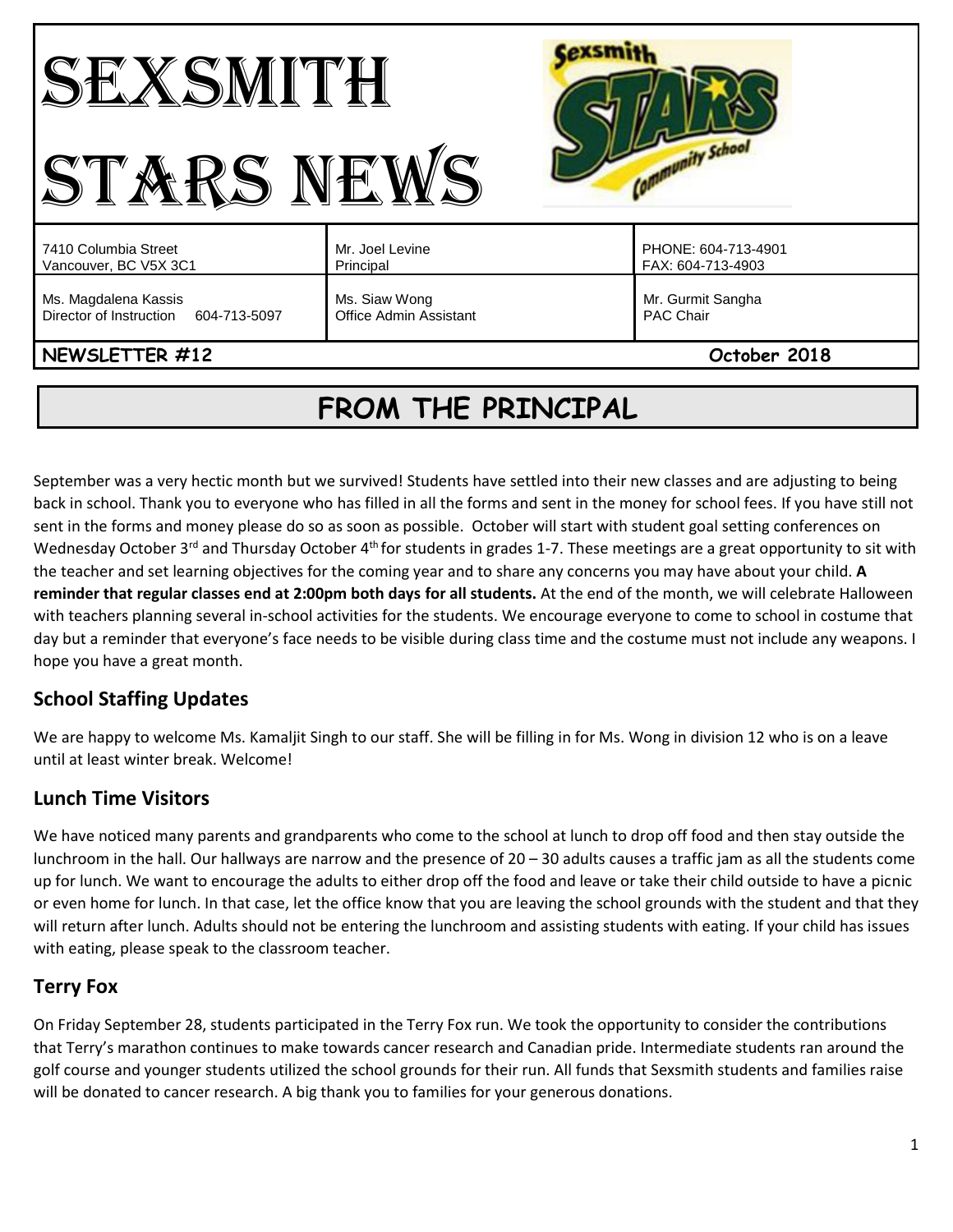# **Community Schools Team Afterschool Fall Programs (enrollment started on Sept. 26)**

#### Young Rembrandts Grades 1-7 October 11<sup>th</sup>- Dec 13<sup>th</sup> 2018 from 3:05-4:15pm

Join us this fall for all new DRAWING classes! If your child is new to art or seasoned pro—they will love this class! Our bountiful selection of drawings introduces our students to a fascinating world of colour, pattern, and design. Students will learn basic to advanced drawing skills, art techniques and vocabulary using an engaging methodology that all children can succeed with.

#### Come Draw With Us. **All New Lessons in Every Session!** Location: library

#### **ENROLL ONLINE a[t www.youngrembrandts.com/](http://www.youngrembrandts.com/) metro Vancouver**

**Moresports Multisport: Gr. K-1 October** 12 - December 14: 8 sessions (No session Oct 19 and Nov 9)

Freeze tag, Dodgeball, 4-corner soccer, Parachute & more! Come along to your elementary school gymnasium Fridays after school for an hour of active fun with your friends. Moresports Multisport focuses on developing your fundamental movement skills, team-building, and having fun. Participants meet in the school gym at 3:00pm. Please come prepared with appropriate active wear, and bring a water bottle and a snack. Cost: \$40

**Beginners Basketball: Gr. 2-3 October** 12 - December 14: 8 sessions (No session Oct 19 and Nov 9)

Calling all Basketball-enthusiasts! Bring yourself and a friend to Moresports Beginners Basketball! Moresports is offering a beginners basketball program to teach you all the basics of the game. From dribbling to free-throws, your fun and friendly coach at Beginners basketball on Fridays will teach you some basic basketball skills. Participants meet in the school gym at 4:00pm. Please come prepared with appropriate active wear, and bring a water bottle and a snack.

Cost: \$40 Location: Gym

### **PAC News**

The first PAC meeting was held on Thursday September 13 at 6:30pm. Many parents attended. Minutes have been posted on the PAC tab of the school website. The next meeting is on Thursday October 11 at 6:30pm in the library. All parents are welcome to attend. **We want to make parents aware that the majority our current PAC executive will be moving on to secondary school with their children at the end of this year. We encourage other parents to get involved now so that the transition to the next PAC executive is a smooth one.** If you would like to contact PAC or volunteer to help out with a program please email [sexsmithvolunteers@gmail.com](mailto:sexsmithvolunteers@gmail.com)

### **Sexsmith Preschool Has Space**

Sexsmith Preschool currently has space available in both morning and afternoon programs. Please contact preschool staff directly at 604-324-6355 or 778-238-1235

### **New Family Healthy Living Program at Langara Y**

#### Learn to Make Changes for a Healthier Family

Join other families with children ages 8 – 12 who are off the healthy weight and healthy lifestyle path. This FREE 10 week program involves fun activities and opportunities to discuss different topics that help build skills to:

- Support your family's health and quality of life
- Eat healthy and be more active
- Promote positive mental and social health